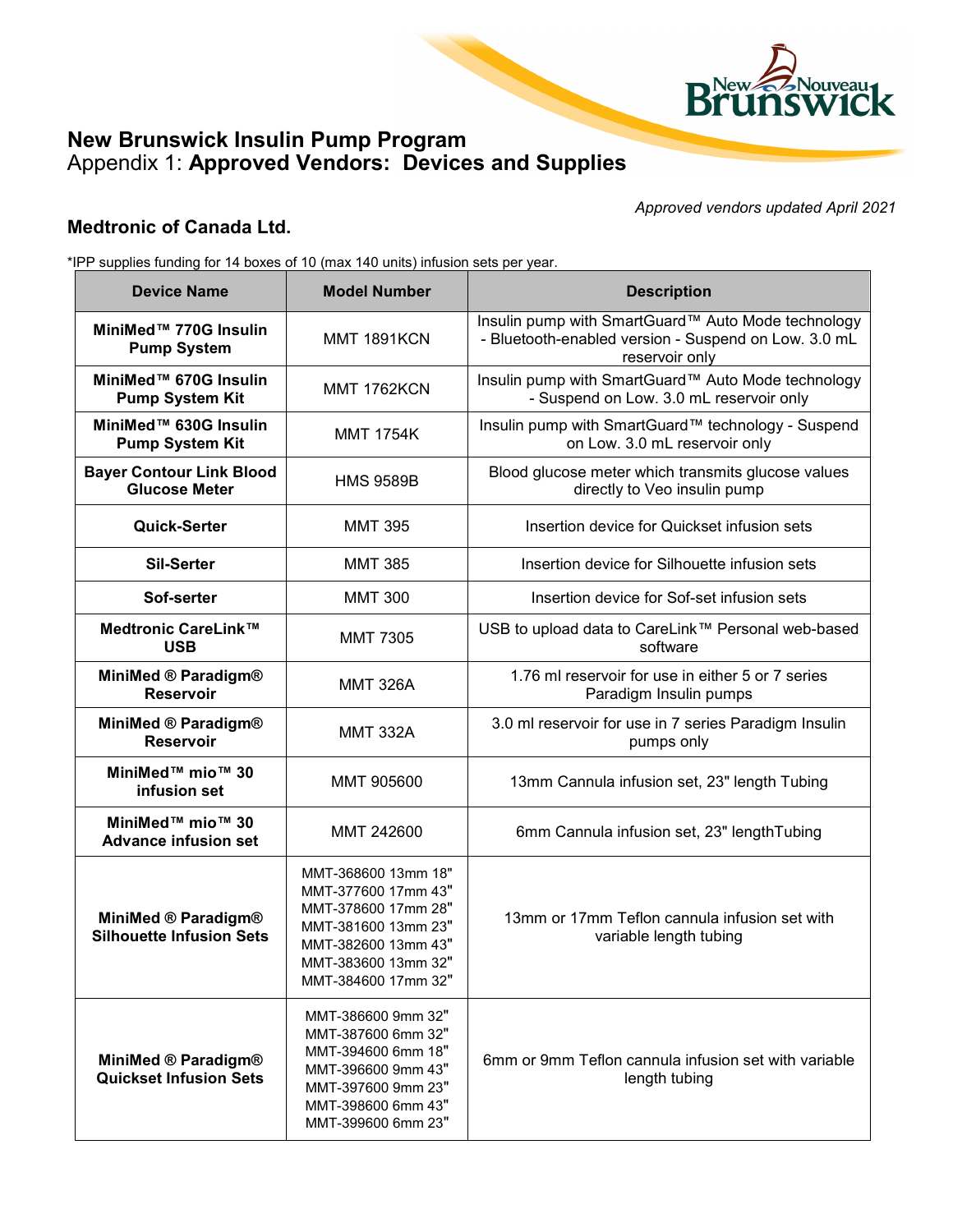| <b>MiniMed ® Paradigm®</b><br>mio <sup>™</sup> Infusion Sets | MMT-921600 6mm 18"<br>MMT-923600 6mm 23"<br>MMT-941600 6mm 18"<br>MMT-965600 6mm 32"<br>MMT-975600 9mm 32"<br>MMT-943600 6mm 23" | all in one infusion set and insertion device. 6mm or<br>9mm cannula with variable length tubing |
|--------------------------------------------------------------|----------------------------------------------------------------------------------------------------------------------------------|-------------------------------------------------------------------------------------------------|
|--------------------------------------------------------------|----------------------------------------------------------------------------------------------------------------------------------|-------------------------------------------------------------------------------------------------|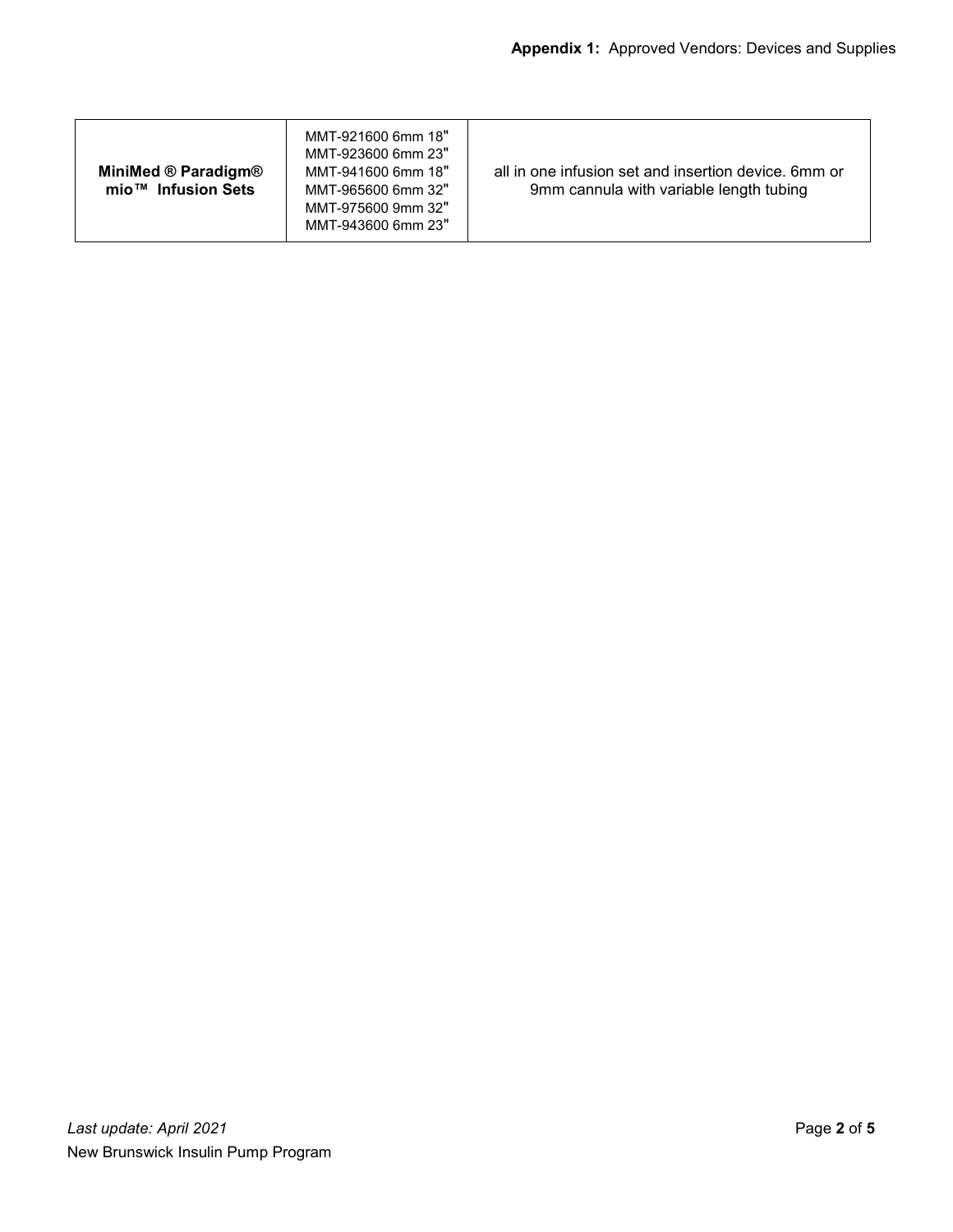# **Insulet Canada Corporation -** OmniPod™ Insulin Management System

| <b>Device Name</b>                                                                                      | <b>Model Number</b>      | <b>Description</b>                                                                                                                                                                                                                                                                                                                                                                                                                              |
|---------------------------------------------------------------------------------------------------------|--------------------------|-------------------------------------------------------------------------------------------------------------------------------------------------------------------------------------------------------------------------------------------------------------------------------------------------------------------------------------------------------------------------------------------------------------------------------------------------|
| <b>OMNIPOD INSULIN</b><br><b>MANAGEMENT SYSTEM</b><br>- (POD)                                           | POD-ZXR325               | Internal insulin reservoir and pumping mechanism<br>• Small and lightweight (weighs 34 grams with a empty<br>reservoir)<br>• Strong adhesive<br>• Stores personalized basal settings (so PDM can be out of<br>range)<br>• Built-in insertion components: angled infusion set and<br>automated inserter<br>• Durable, waterproof exterior<br>• Customizable reminders                                                                            |
| <b>OMNIPOD INSULIN</b><br><b>MANAGEMENT SYSTEM</b><br>- PERSONAL DIABETES<br><b>MANAGER (English)</b>   | PDM-CAT35E               | Simple, intuitive sentences walk you through every delivery<br>(from automatic priming and insertion to bolusing)<br>• Large, colour screen with bright mode<br>• Built-in FreeStyle® blood glucose meter<br>• Test strip port light<br>• Carb Presets can be entered for your favourite foods,<br>snacks, or entire meals<br>• Suggested bolus calculator<br>• Port for downloading records to the CoPilot® Health<br><b>Management System</b> |
| <b>OMNIPOD INSULIN</b><br><b>MANAGEMENT SYSTEM</b><br>- PERSONAL DIABETES<br><b>MANAGER (French)</b>    | PDM-CAT35F               | Simple, intuitive sentences walk you through every delivery<br>(from automatic priming and insertion to bolusing)<br>• Large, colour screen with bright mode<br>• Built-in FreeStyle® blood glucose meter<br>• Test strip port light<br>• Carb Presets can be entered for your favourite foods,<br>snacks, or entire meals<br>• Suggested bolus calculator<br>• Port for downloading records to the CoPilot® Health<br><b>Management System</b> |
| <b>OMNIPOD INSULIN</b><br><b>MANAGEMENT SYSTEM</b><br>- STARTER KIT (English)<br><b>OMNIPOD INSULIN</b> | SKT-CAT35E<br>SKT-CAT35F | 1 Personal Diabetes Manager1 USB Cable1 User Guide1<br>Carrying Case1 Software CDChoice of PDM gel skin cover<br>available in 7 different colours<br>1 Personal Diabetes Manager1 USB Cable1 User Guide1                                                                                                                                                                                                                                        |
| <b>MANAGEMENT SYSTEM</b><br>- STARTER KIT (French)                                                      |                          | Carrying Case1 Software CDChoice of PDM gel skin cover<br>available in 7 different colours                                                                                                                                                                                                                                                                                                                                                      |

\*IPP supplies funding for 14 boxes of 10 (max 140 units) of Pods per year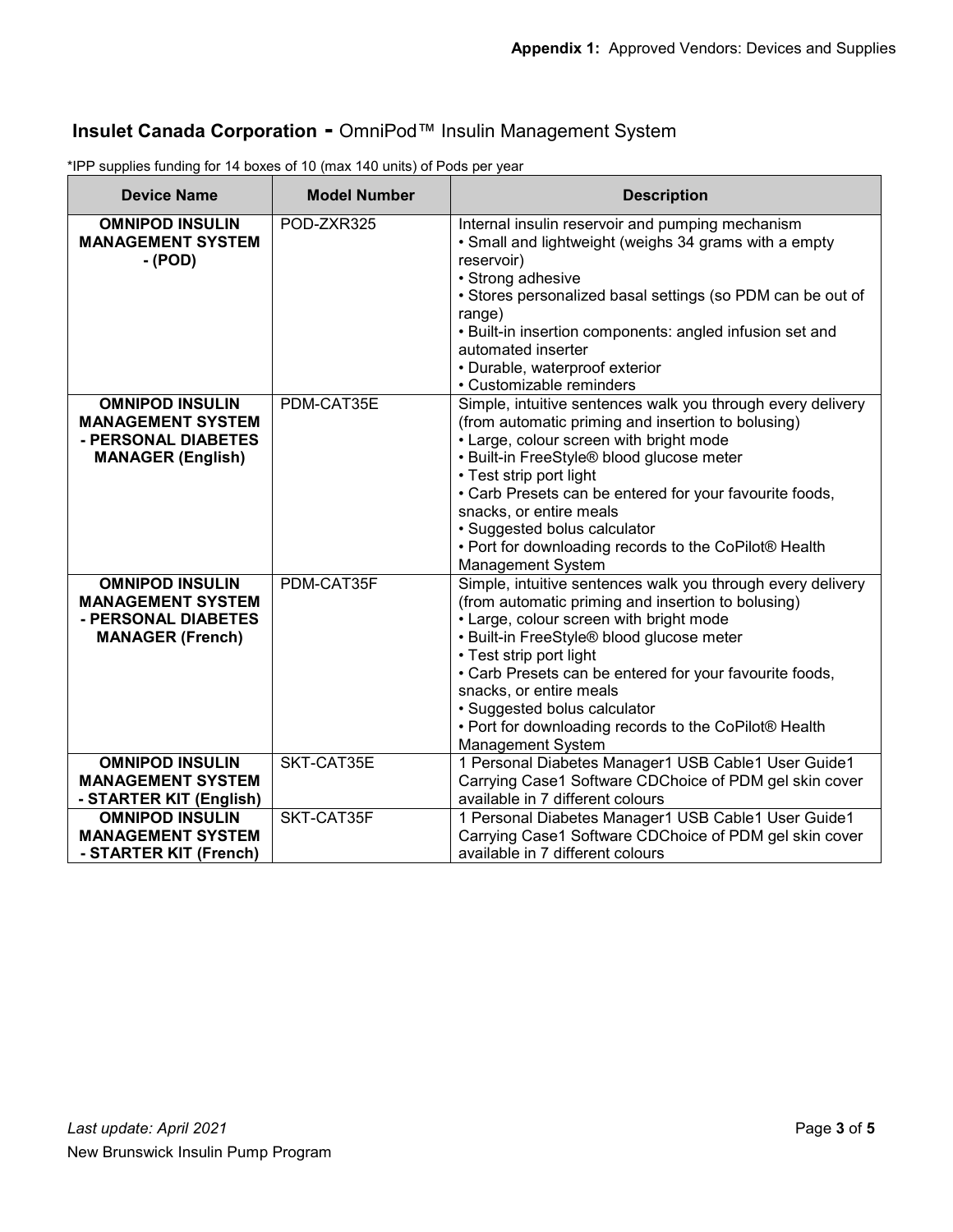### **Tandem Diabetes Care**

| <b>Device Name</b>                                        | <b>Model Number</b>                                | <b>Description</b>                           |
|-----------------------------------------------------------|----------------------------------------------------|----------------------------------------------|
| t:slim X2™ insulin pump<br>with Basal-IQ™<br>technology   | 1006419                                            | Insulin pump (Dexcom G6® CGM enabled) mmol/L |
| <b>Accessory Kit - EN</b><br><b>Accessory Kit-FR</b>      | 1006816<br>1006730                                 |                                              |
| t:slim X2™ insulin pump<br>with Control-IQ™<br>technology | 1005611                                            | Insulin pump (Dexcom G6® CGM enabled) mmol/L |
| <b>Accessory Kit - EN</b><br><b>Accessory Kit-FR</b>      | 1005583<br>1005585                                 |                                              |
| <b>AutoSoft 90 infusion set</b>                           | 1002817 (grey)<br>1002821 (pink)<br>1002823 (blue) | 6mm cannula, 23"/60cm tubing                 |
| <b>AutoSoft 90 infusion set</b>                           | 1002818 (grey)                                     | 6mm cannula, 43"/110cm tubing                |
| <b>AutoSoft 90 infusion set</b>                           | 1002819 (grey)<br>1002822 (pink)<br>1002824 (blue) | 9mm cannula, 23"/60cm tubing                 |
| <b>AutoSoft 90 infusion set</b>                           | 1002820 (grey)                                     | 9mm cannula, 43"/110cm tubing                |
| <b>AutoSoft 30 infusion set</b>                           | 1002825                                            | 13mm cannula, 23"/60cm tubing                |
| <b>AutoSoft 30 infusion set</b>                           | 1002826                                            | 13mm cannula, 43"/110cm tubing               |
| <b>VariSoft infusion set</b>                              | 1002827                                            | 13mm cannula, 23"/60cm tubing                |
| <b>VariSoft infusion set</b>                              | 1002828                                            | 13mm cannula, 32"/80cm tubing                |
| <b>VariSoft infusion set</b>                              | 1002830                                            | 17mm cannula, 23"/60cm tubing                |
| <b>VariSoft infusion set</b>                              | 1002832                                            | 17mm cannula, 43"/110cm tubing               |
| <b>TruSteel infusion set</b>                              | 1002833                                            | 6mm cannula, 23"/60cm tubing                 |
| <b>TruSteel infusion set</b>                              | 1002834                                            | 6mm cannula, 32"/80cm tubing                 |
| <b>TruSteel infusion set</b>                              | 1002835                                            | 8mm cannula, 23"/60cm tubing                 |
| <b>TruSteel infusion set</b>                              | 1002836                                            | 8mm cannula, 32"/80cm tubing                 |

\*IPP supplies funding for 14 boxes of 10 (max 140 units) infusion sets per year.